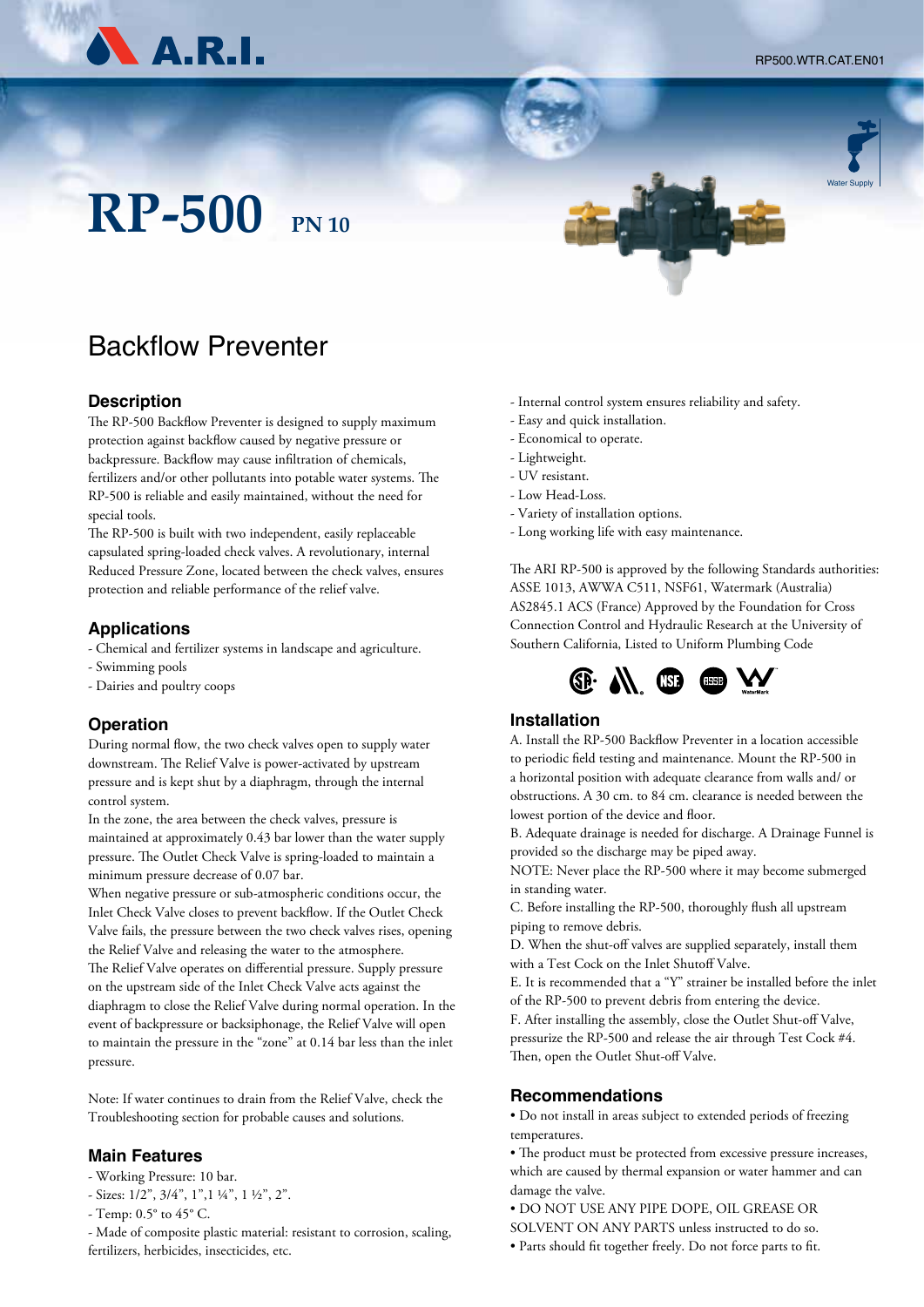#### **Maintenance Instructions**

**RP-500**

#### **A. Disassembly - RP 500**

1.Close the Outlet Shut-off Valve and then close Inlet Shut-off Valve.

2.Release pressure from the assembly by opening Test Cocks 2, 3 and 4.

CAUTION: The cover is spring-loaded and should be removed carefully to avoid personal injury.

3. Use a Phillips-head screwdriver to remove the Relief Valve cover screws while holding down on the cover.

- 4. Lift the cover straight up.
- 5. Remove the Relief Valve assembly.
- 6. Remove the Relief Valve Spring.
- 7. Remove the Retainer.
- 8. Remove the Inlet and Outlet Check Valves.

NOTE: Clean all the parts that have been removed. Then reassemble, or depending on their condition, discard and replace with new replacement parts. O-rings should be cleaned or replaced as necessary and lightly greased with NSF 61-approved grease.

#### **B. Assembly - RP 500**

- 1. Securely install the Inlet and Outlet Check Valves.
- 2. Install the Retainer.
- 3. Place the Relief Valve Spring in position.
- 4. Install the Relief Valve assembly.
- 5. Put on the cover, hold it down and tighten the screws.

#### **CAUTION:**

The bolts have to be secured with a recommended torque of: 2.5 Kg/m. for models ½", ¾", 1" 9 Kg/m. for models 1½", 1 ¼", 2"

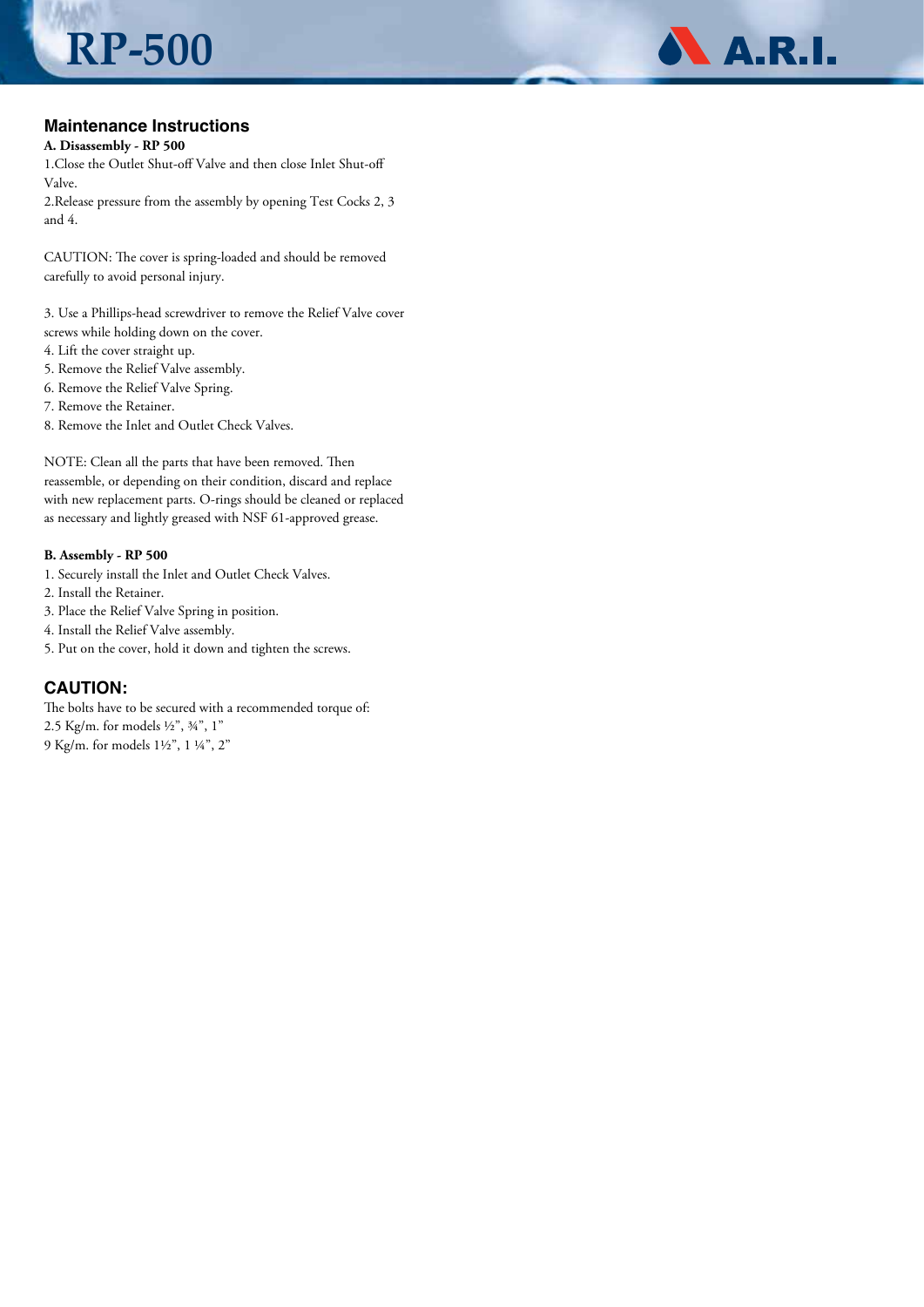

### **Trouble Shooting Guide**

| Symptom                                                                                          | Cause                                                                            | <b>Corrective Action</b>                                               |  |
|--------------------------------------------------------------------------------------------------|----------------------------------------------------------------------------------|------------------------------------------------------------------------|--|
| 1. Relief valve continuously discharges<br>during no-flow conditions.                            | a. Check valve #1 clogged with debris.                                           | a. Inspect and clean the seat and seal.                                |  |
|                                                                                                  | b. Check valve #2 fouled with debris<br>accompanied by a backpressure condition. | b. Inspect and clean the seat and seal.                                |  |
| 2. Relief valves discharge continuously<br>during flow and no-flow conditions.                   | a. Relief valve fouled with debris.                                              | a. Inspect and clean relief valve seat disk<br>and seat.               |  |
|                                                                                                  | b. Damaged diaphragm (allowing water to<br>pass through, from inlet to zone).    | b. Replace the relief valve kit.                                       |  |
|                                                                                                  | c. Sensing passage to inlet side of diaphragm<br>plugged.                        | c. Inspect and clean passage in cover and<br>body.                     |  |
| 3. Relief valve discharges intermittently<br>in a "spitting" action during no-flow<br>condition. | Pressure fluctuations (water hammer)<br>from supply.                             | Eliminate or reduce pressure fluctuations.                             |  |
| 4. Relief valve does not open during field<br>test no.1                                          | a. Shut-off valve #2 not closed completely.                                      | a. Close shut-off valve #2 or inspect for<br>possible through leakage. |  |
|                                                                                                  | b. Test equipment improperly installed.                                          | b. Recheck test procedure.                                             |  |
| 5. Check valve #2 fails to hold<br>backpressure.                                                 | a. Shut-off valve #2 not closed completely.                                      | a. Close shut-off valve #2 or inspect for<br>possible through leakage. |  |
|                                                                                                  | b. Check valve #2 clogged with debris.                                           | b. Inspect and clean the seat and seal.                                |  |
| 6. Pressure differential across check valve<br>#1 is low during field test no.3 a (does not      | a. Check valve #2 clogged with debris.                                           | a. Inspect and clean the seat and seal.                                |  |
| meet 0.2 bar minimum)                                                                            | b. Upstream pressure fluctuations causing<br>inaccurate gauge reading.           | b. Eliminiate pressure fluctuation.                                    |  |